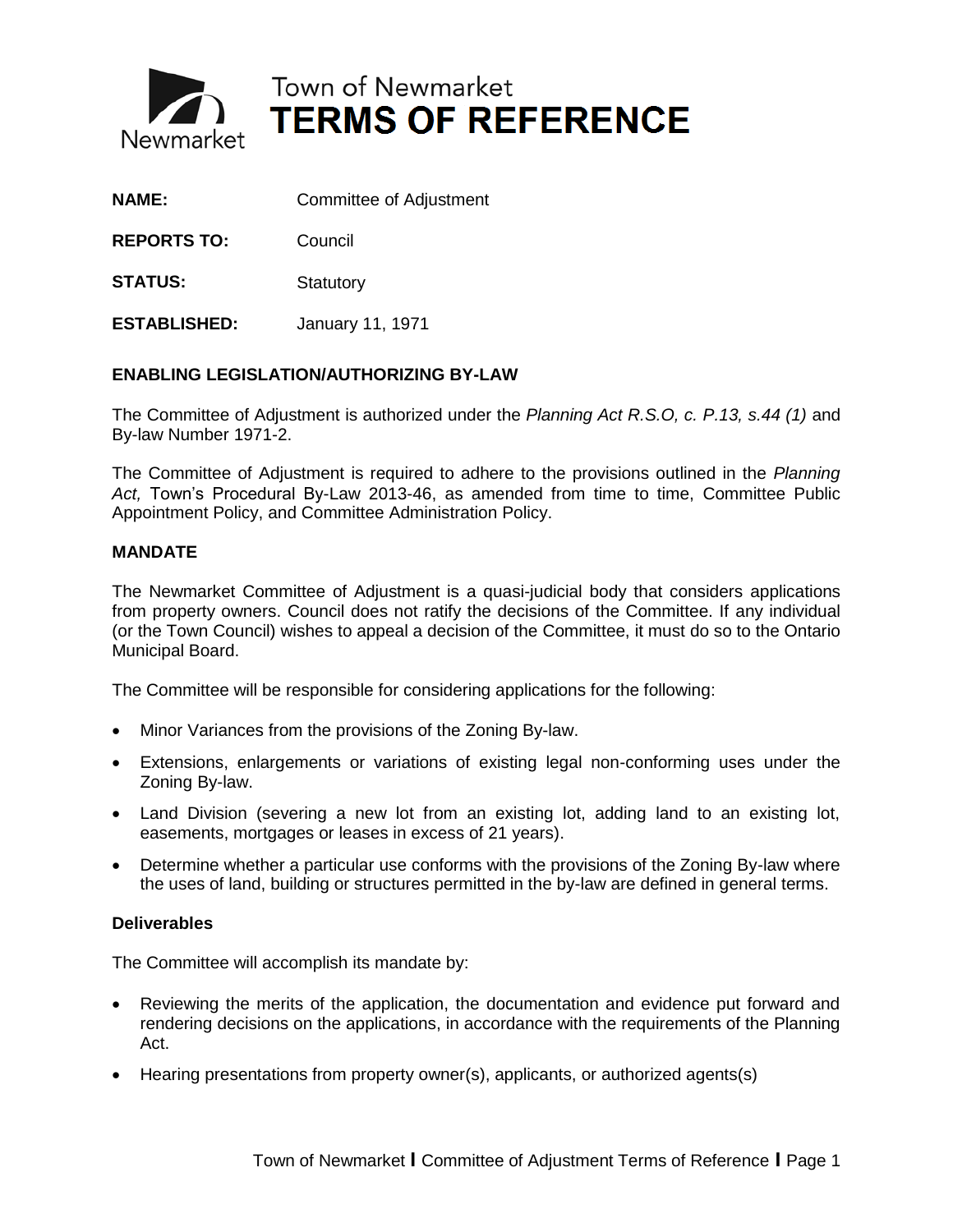- Making a decision based on the presentation by the property owner(s), authorized agent(s), and the staff report to the Committee of Adjustment.
- Approving, refusing, tabling, deferring or modifying the recommendations of the staff report to the Committee of Adjustment.

### **Strategic Plan Linkages**

This mandate meets the following Corporate Strategic Goal:

 *Well-equipped and managed.* By ensuring an ideal mix of residential, commercial, industrial and institutional land use.

This mandate meets the following Council Strategic Priority:

*Efficiency/ Financial Management.* Ensuring effective and efficient services.

# **COMMITTEE COMPOSITION AND STAFF RESOURCES**

The Committee of Adjustment will be composed of:

- Five (5) residents
- One (1) resident alternate

The Committee of Adjustment will be supported by:

• Planning Staff

#### **Qualifications**

Consideration shall be given to inclusion of the following qualifications during the appointment process:

- Residents/property owners;
- Commitment and interest in the community;
- Persons with knowledge of planning and planning legislation;
- Persons with knowledge of building and building legislation;
- Knowledge and interest in the subject area;
- Skills functioning as members of a team;
- Problem solving skills, interpersonal communication skills;
- Facilitation skills.